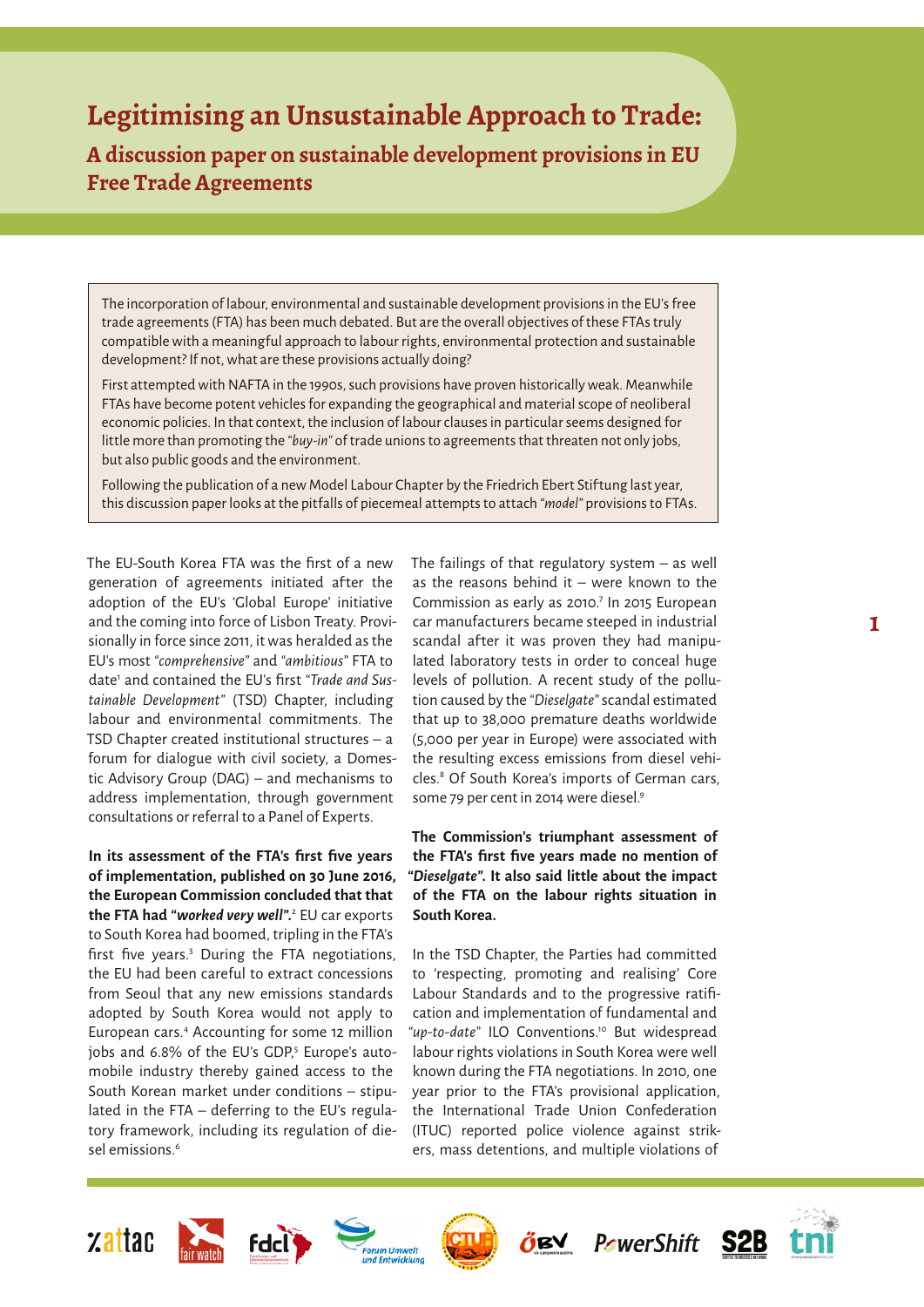workers' rights in South Korea: *"Freedom of association is seriously restricted while the principal of voluntary collective bargaining essential to the respect for collective bargaining is almost totally ignored."*11 In November 2015, ten of thousands demonstrating on the streets of Seoul were met with excessive police violence, leading to mass arrests and casualties, as well as a further crackdown on unions and police raids on union of fices.<sup>12</sup>

In July 2016, just five days after the Commis**sion's assessment of the FTA was published, the President of the Korean Confederation of Trade Unions (KCTU), Han Sang-kyun, was sentenced to five years in prison – later commuted to three years on appeal – for organising mass**  *"illegal demonstrations"***.** 13 The DAG created under the EU-South Korea FTA has requested twice (in January 2014 and December 2016) that the European Commission initiate formal government consultations to address widespread violations of labour rights in South Korea.<sup>14</sup> In a Resolution adopted in May 2017, the EU Parliament also urged the Commission to do so.15 The EU Commission has refused.

Han Sang-kyun is still in prison. On 31 December 2017, the former general secretary of the KCTU, Lee Young-joo, was arrested on the basis of warrant issued after the November 2015 protests. Lee had spent the last two years in the refuge of the KCTU offices during her term as general secretary. She has now been detained pending trial.16

#### **1 Trade and Sustainable Development: Widening the Debate**

The fanfare surrounding the EU-Korea FTA  $-$  as well as the inclusion of a dedicated TSD Chapter – has by now become ubiquitous with EU trade deals. In the Commission's eyes, each new FTA is more *"gold"* than the last.

But criticism about the demonstrable inability of the mechanisms in TSD Chapters to monitor implementation or ensure compliance with their labour and environmental commitments is widespread. In 2016, the EU Parliament explicitly demanded that TSD Chapters be covered by FTAs' general dispute settlement mechanism, *"on an equal footing with the other parts of the agreement… to ensure compliance with human rights and social and environmental standards"*. 17 Such commitments should be backed up with *"ef fective deterrent measures"*, including the *"reduction or even suspension of certain trade benefits provided under the agreement"* in order to promote compliance. In July 2017, the European Commission embarked on what it described as a *"thorough stock-taking"* of the issue.18

A significant amount of research has been produced on how to assess and improve the EU's current approach.19 The opening of re-negotiations of the North American Free Trade Agreement (NAFTA) – the first FTA to include a binding labour provision in 1994 – and the conclusion of a nine-year long dispute between the US and Guatemala over the violation of the labour clause in the Dominican Republic-Central America Free Trade Agreement (CAFTA) have given fresh impetus to re-evaluate the design of such clauses.

**These provisions pose a serious dilemma. On the one hand, linking trade arrangements to compliance with labour and environmental commitments has long been mooted as a potentially potent way to address the** *"race to the bottom"* **in standards.** For those still hopeful that bilateral trade arrangements can be used to combat social dumping or even to leverage improvements in labour and environmental protection, the question of how such linkage can be designed to be effective is clearly a serious one.

**On the other hand, the framing of this debate risks obscuring a broader, urgently needed discussion about the impact of FTAs as a whole.** Firstly, negotiations over agreements seeking to reduce non-tariff barriers to trade  $-$  such as technical standards and assessment procedures – are plainly driven by strategic attempts to penetrate new markets for certain domestic industries, and to protect those industries from foreign competition. Bargaining power in FTA negotiations is wielded primarily to strengthen the position of domestic businesses, for whom social, environmental, and human rights protection is not a priority. The objective of *"sustainable development"* in FTA negotiations is inherently subordinate to the goal of negotiating reciprocal economic opportunities.

Secondly, the world's largest economies are increasingly turning to bilateral or *"mega-regional"*  FTAs in order to advance positions which were contested or opposed by poorer, developing or emerging economies in multilateral talks under the auspices of the World Trade Organisation – leading ultimately to the stalemate of the Doha Round.20 FTAs have therefore become potent vehicles for the internationalisation of neoliberal economic policies, through establishing a regime of private property rights, investment protection and a putative system of *"global governance"* that is being strategically insulated from contestation.

This exclusionary strategy has a long tradition, rooted in the colonial history of international law: economic *"integration"* has long been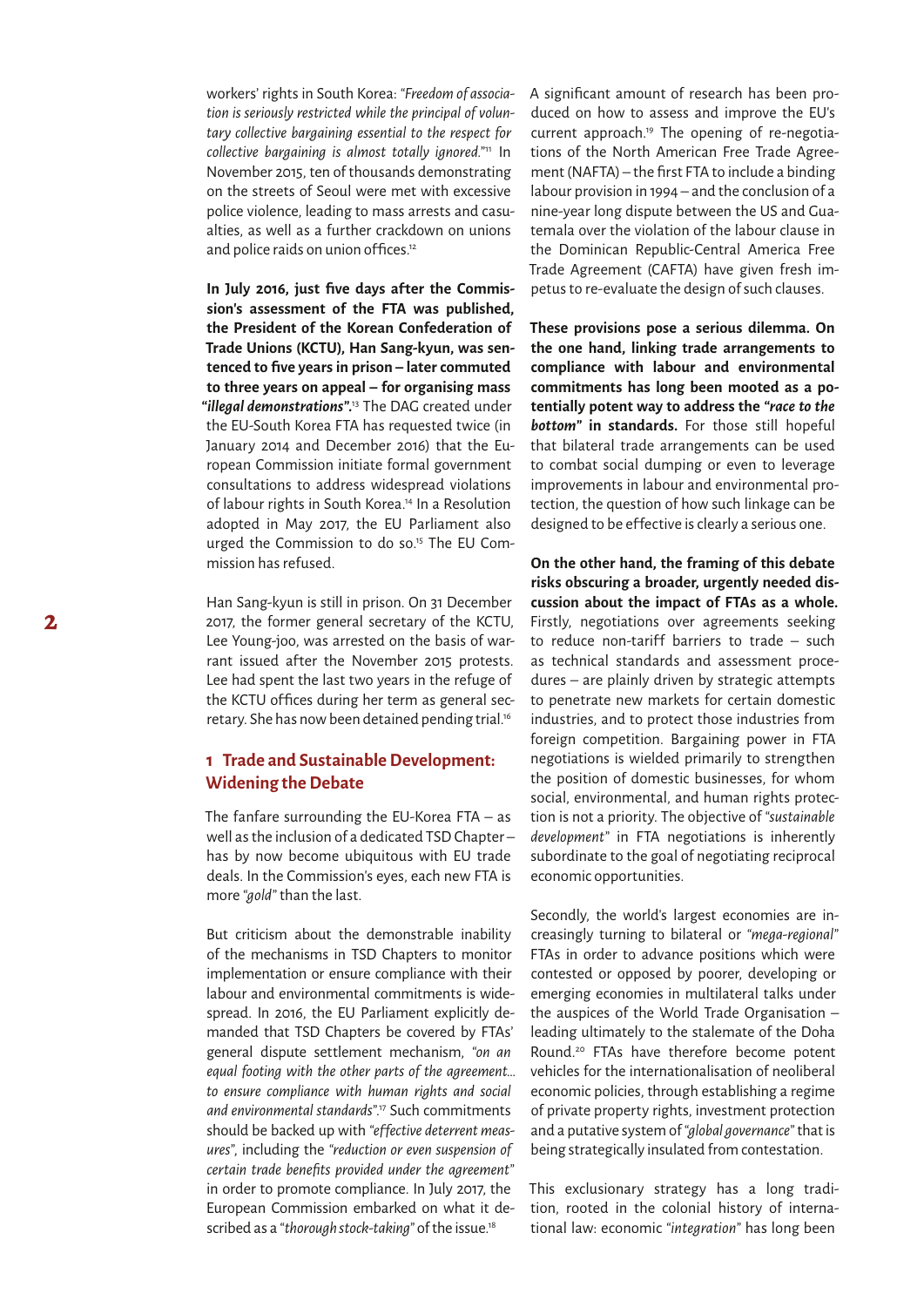accompanied by efforts to ensure that dominant powers constitutionalise the rules of the game before weaker states are invited to subscribe to them.21 The content of the new generation of FTAs is ever-expanding: trade in goods, services, subsidies, rules of origin, agriculture, intellectual property, competition, transparency, regulatory cooperation, investment, ecommerce, stateowned enterprises, public procurement, energy… Where they create trade diversion from poorer states excluded from their remit, these negative ef fects will compel those states to capitulate to the same rules later.<sup>22</sup>

**In combination, these two factors severely undermine any serious or meaningful attempt to give a sustainable development** *"twist"* **to agreements that are otherwise blind to issues of both sustainability and development. There are therefore very good reasons to question whether advocating an improved TSD or Labour Chapter is an adequate response to this problem.** 

#### **2 Do TSD provisions need** *"teeth"***?**

In response to concerns that the labour and environmental commitments contained in the EU's FTAs are ineffective, the Commission last year issued a *"non-paper"* on TSD enforcement, setting out two limited *"options for discussion"*. 23

The first option is clearly favoured by the Commission, and consists of simply *"stepping up"* the current approach – based on dialogue and cooperation. Strengthening, enhancing and improving compliance with TSD commitments is to be achieved by being *"more assertive"* in these activities.24 The *"non-paper"* does not however articulate the reasons as to why the Commission has been so reticent to take such *"promotional"* action to date  $-$  declining to use soft mechanisms in the case of the EU-South Korea FTA even when requested to do so by the DAG and the EU Parliament.

The second option concerns enforcement *"with sanctions"*, meaning that TSD obligations will be made subject to dispute settlement and potential suspension of FTA benefits. The *"non-paper"*  erroneously suggests that were the sanctions approach to be adopted, it would have to follow the North American model, with all its limitations.<sup>25</sup>

Notably, the Commission ignores the 2017 decision of the Court of Justice of the European Union (CJEU) on the EU-Singapore FTA. In its Opinion, the CJEU effectively made the question of *"with teeth /without teeth"* redundant, by stating

## **CAFTA: Lessons on labour and more**

In its *"non-paper"*, the Commission relies heavily on the experience of the US-Guatemala arbitration, brought under CAFTA, to illustrate the shortcomings of a sanctions-based approach to FTA's labour and environmental commitments. To date this dispute is the only labour complaint under an FTA to ever proceed beyond consultation to an arbitration panel.

There is certainly much to learn from the decision, made public in June 2017.58 But contrary to the Commission's claims, the outcome of the US-Guatemala dispute does not really tell us anything about the ef ficacy of sanctions. Rather, the failure of the Guatemala case may be attributed to two key problems. Firstly, CAFTA's labour clause is notoriously weak in its design.59 Secondly, the US made the perplexing decision to omit from its complaint any reference to the most egregious violations of trade union rights reported in recent years, including the eighty-three trade unionists murdered in Guatemala since CAFTA came into force.<sup>60</sup> Yet another trade union organiser was shot and killed in Guatemala in September 2017.<sup>61</sup>

While the failure to enforce CAFTA's labour clause is discouraging, the only remedy available in the dispute – Guatemala being ordered to pay a fine – pales into insignificance when one considers the agreement's impact as a whole.

Before coming into force, CAFTA was staunchly opposed by national unions across all of its member countries.<sup>62</sup> Between 2002 and 2005 mass demonstrations were frequently held in Guatemala demonstrating against its potential impacts: the destruction of domestic industry and small-scale agriculture, privatisation and unemployment. The ITUC also opposed the agreement.<sup>63</sup> Before becoming President and backtracking on his promise never to engage in mega-regional FTA negotiations, even Barack Obama opposed CAFTA.

Much of what was feared from CAFTA's opponents has come true. One report on the agreement's first three years in force highlighted that *"patterns of growing inequality and ongoing poverty within the signatory countries"* had been exacerbated.64 Small-scale farming in many signatory countries has been devastated due to competition from US grain imports.

The agreement has also paved the way for a huge expansion in the extractive industry, buttressed by CAFTA's investor-state dispute settlement (ISDS) provisions. Attempts to regulate mining pollution and promote functioning public transport infrastructure have come under repeated threat. Even the risk of ISDS litigation has been suf ficient. Local citizens in Guatemala rallied for two years in opposition to a gold mine development in San Jose del Golfo, citing health and environmental concerns. The company needed only to mention ISDS to the government, and in 2014 the local residents were violently evicted by the military.<sup>65</sup>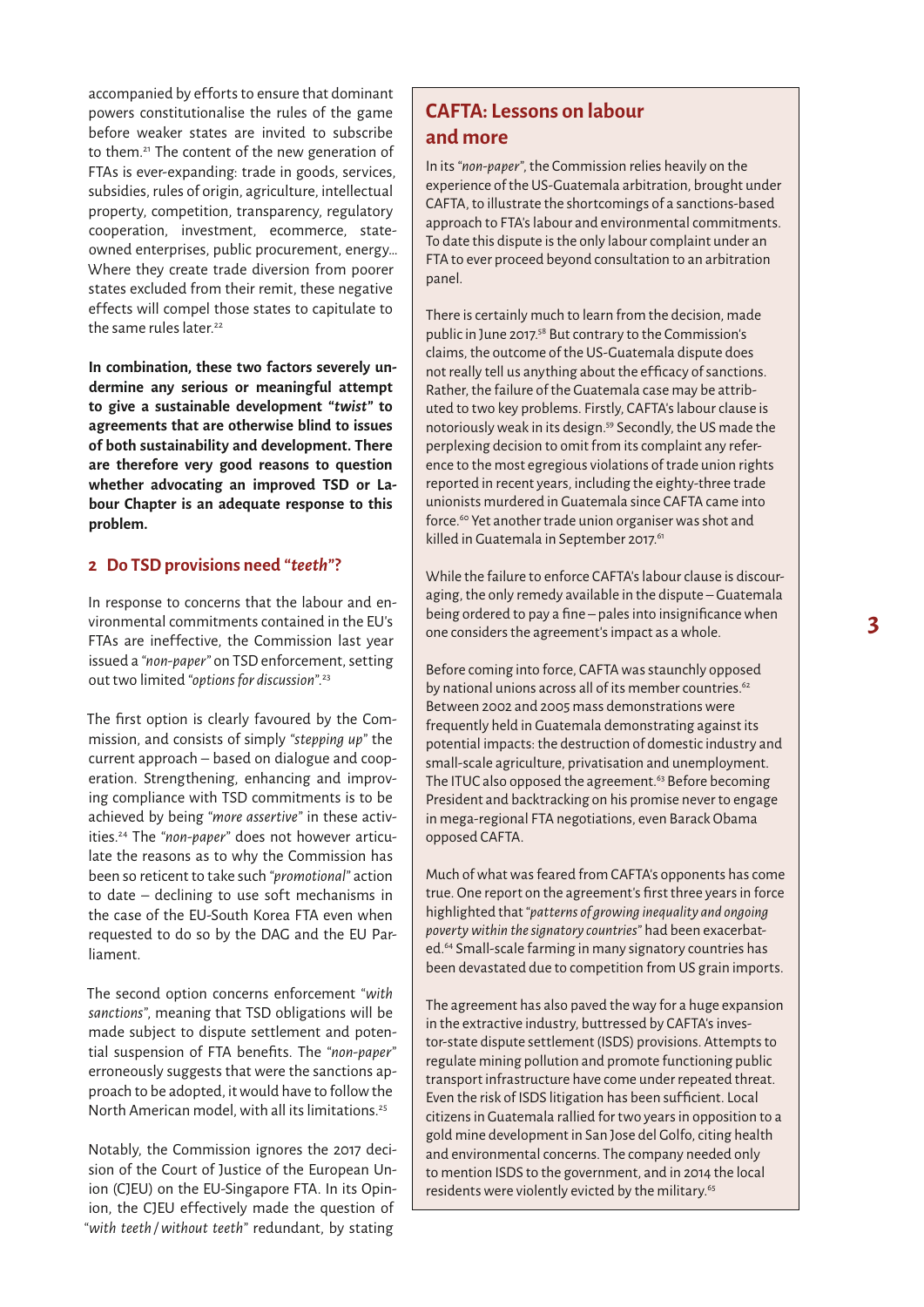that from the perspective of customary international law the EU is already entitled to suspend trade liberalisation commitments in the event of a breach of environmental and labour provisions undertaken in its FTAs.26 In theory at least, the EU need not change anything to achieve this.

A much more significant hurdle is identifying precisely what in a TSD Chapter could even be enforced. The provisions drafted to date are often too vague to be meaningfully invoked in a dispute.

### **3 Putting Flesh on the Bones? A** *"Model"* **Labour Chapter**

In recent years, a variety of *"model"* initiatives have been developed with the aim of improving specific clauses in the EU's FTAs. These already include a "model" TSD Chapter,<sup>27</sup> a "model" human rights clause,28 a *"model"* investment agreement29… In 2017 a new *"model"* labour chapter was released by the Friedrich-Ebert-Stiftung (FES) in cooperation with the Chairman of the EU Parliament's Committee on International Trade, Bernd Lange.<sup>30</sup>

Like previous attempts, the FES Model takes as a starting point existing FTAs and FTA proposals (principally CETA and TTIP) and attempts to build on their established frameworks by improving and extending certain mechanisms and obligations. Uniquely it provides for the option of dispute settlement and possible suspension of obligations.

The Model's major innovation is a collective complaint procedure *"to empower social partners to enforce labour obligations… on their own and with full control over the proceedings."*31 This mechanism is a response to prior experiences of enforcement, in that it attempts to make the implementation of labour standards independent of the political will of the Parties. This clearly has its appeal. Empowerment is not a word associated with these mechanisms to date. During the nine years it took for the US-Guatemala complaint to reach its conclusion, seven members of the Guatemalan Izabal Banana Workers' Union (SITRABI) – one of the unions that co-signed the initial 2008 complaint to the US Trade Representative – were murdered.32 The case highlights an important lesson about what can happen when the initiation of labour disputes under FTAs is left to the Parties themselves: Nothing.

The Model's independent complaint mechanism will ostensibly produce remedies enforceable in the domestic courts of either party.33 The Model therefore puts a new spin on calls for access to remedies for social or environmental harms, often made in critiques of the investor-state dispute settlement (ISDS) system. Precisely the same quest for remedies is fuelling discussions for a Binding UN Treaty on Business and Human Rights. And like these other drives for innovation in transnational law, its efficacy will only become known in practice. Much uncertainty remains.

**However,** *unlike* **attempts to enforce human rights, labour, or environmental standards in other fora, this initiative has one major shortcoming. In order to come into existence, it would have to be attached to the rest of the FTA. The latest model Chapter – like those before it – leaves the main thrust of the EU's FTAs untouched.** The FES Model proposes just four token amendments to other FTA Chapters (including public procurement and investment protection), which are given a brief consideration in the final pages. The principle drawback of such an approach is that  $-$  while it may address certain shortcomings to specific areas of an FTA – it does not address the manifold negative implications of the agreement.

Such a limitation is explicitly acknowledged by the authors of one TSD Model Chapter previously proposed for TTIP:

*"… a trade and investment agreement between the EU and US which is based on the principle of sustainable development as its primary objective and goal would be an entirely dif ferent agreement. It would include completely reformed chapters on standards (Technical Barriers to Trade (TBT) and Sanitary and Phytosanitary Standards (SPS)), services liberalisation, regulatory coherence and investment protection… a bilateral environmental safeguard clause in the trade remedies section of the trade chapter, the recognition of the precautionary principle… Such an undertaking would be beyond the scope of this study."*<sup>34</sup>

#### **4 Diluting Standards**

**Incorporating social, labour, human rights or environmental standards into the structures and institutions of international economic law harbours another – of ten overlooked – danger:**  what changes first are often the standards **themselves. Some have already raised concern that the FES model Labour Chapter's proposed interaction with the ILO potentially risks interfering with and politicising that institution's supervisory and monitoring bodies.**

Concerns have long been raised that transplanting labour, human rights or environmental standards into the distinct sphere of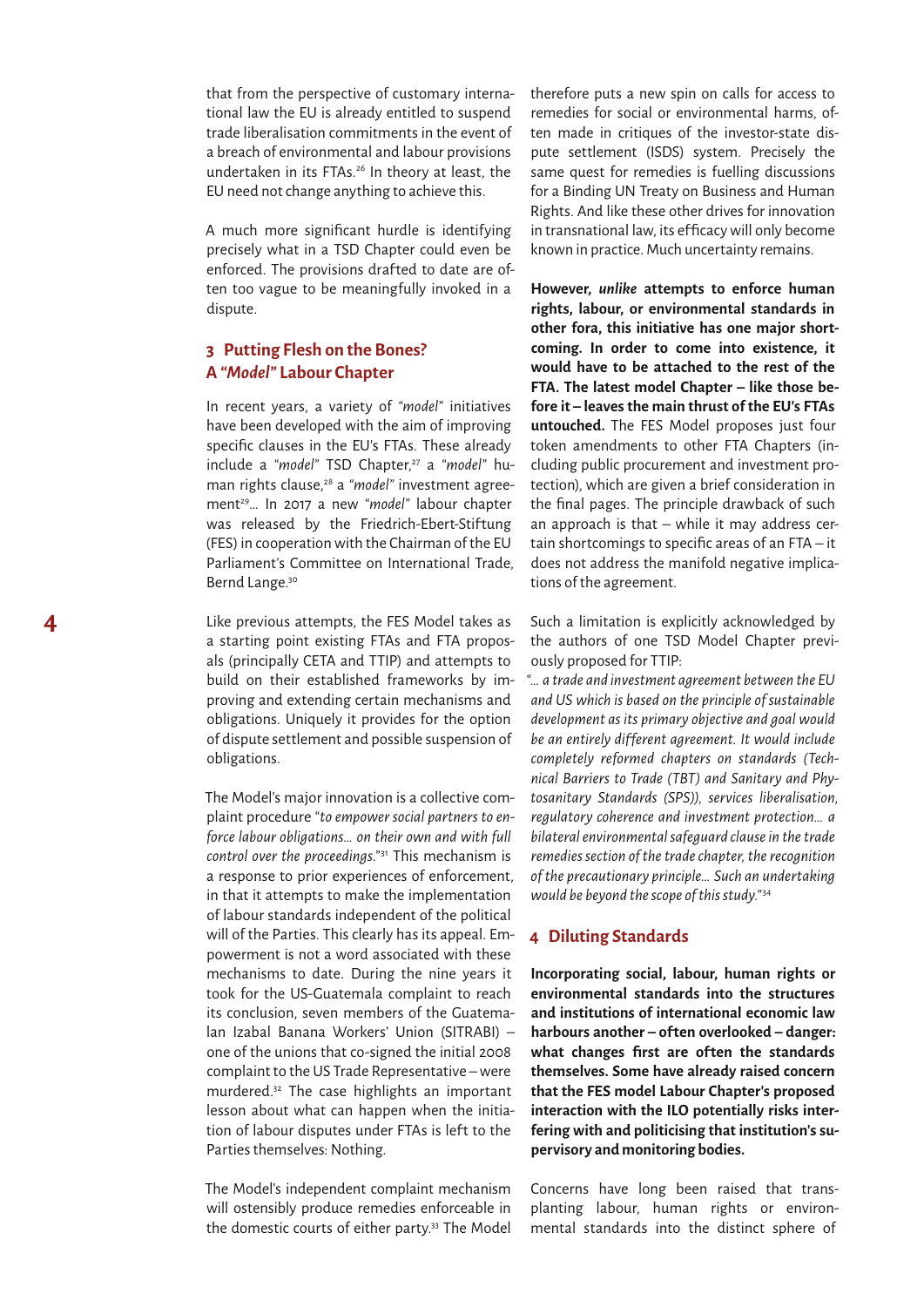international economic law – where economic freedoms are paramount – also spells their transformation. In a notoriously fierce exchange between two leading international lawyers – Ernst Ulrich Petersmann and Philip Alston – in 2002, Alston warned that incorporating a human rights dimension into the WTO's framework would entail the detachment of those rights *"from their foundations in human dignity"*; they *"would instead be viewed primarily as instrumental means for the achievement of economic policy objectives"*. 35 Such detachment is eminent when these objectives are brought into the realm of an FTA with one of the EU's trading partners: the very choice of partner countries for the FTA negotiations is dictated by the EU's economic policy objectives.

Discovering that such clauses in FTAs do not actually do anything to enhance the protection of workers' rights or the environment may result in more than mere frustration. The very meanings of environmental and labour standards as articulated in international treaties and conventions – the hard-won results of significant political struggle – risk being transformed by their incorporation into the structures and institutions of international economic law.36

**For a potent illustration of precisely such an ef fect, we need look no further than the divergent approaches to workers' freedom of association in the EU itself.** In line with the ILO's interpretation, the European Court of Human Rights (ECtHR) has expressly recognised that the right to bargain collectively and the right to strike are essential elements of freedom of association. For the ECtHR, a restriction on the right to strike must be justified to be lawful.37 But the CJEU has adopted almost the polar opposite approach, making the right to strike subordinate to the protection of economic freedoms in the EU's single market.38 For the CJEU the right to strike is only protected when it itself is a justified interference on the right of establishment and to provide services. The ILO Committee of Experts on the Application of Conventions and Recommendations has long noted that the CJEU's position on the right to strike is far removed from its own interpretation of ILO Convention 87.39

#### **5 Taking Core Labour Standards Seriously**

Attempts to link labour issues to trade agreements are as old as modern international trade law itself. Much recent analysis of linking labour standards to FTAs focuses on the inclusion and efficacy of labour clauses, or on the relative merits of *"pre-ratification conditionality"*. 40

However, core labour standards – and in particu $lar$  freedom of association  $-$  offer another way of looking at the relationship between FTAs and workers' rights. Freedom of association is a key indicator of democratic health. In the words of the former UN Special Rapporteur on Freedom of Association and Assembly, Maina Kiai, the right to freedom of association is *"a prerequisite not only for a legitimate democracy, but also for a just society."*<sup>41</sup>

**The wide-ranging obligations of an FTA impact upon manifold areas of economic and public policy and can bind a state party for generations. The contents of such agreements therefore demand democratic scrutiny. When thinking about linking core labour standards to FTAs, we should remember that the right to freedom of association is a critical barometer of precisely the kind of structures we need to ensure that such a level of scrutiny is even possible. Simply put: legitimacy must come** *before*  trade negotiations, not *after*. Freedom of asso**ciation and other core labour standards should be guaranteed, in law and in practice, prior to FTA** *negotiations***.**

This perspective has significant implications. Freedom of association and related rights are under attack in almost every corner of the globe.42 Some cases are more obviously egregious than others.

The conservative government that resided over South Korea's negotiations with the EU was well known to have engaged in the systematic repression of the labour movement. That government eventually collapsed at the end of 2016, following a corruption scandal and weeks of street protests. Following her impeachment, the former President Park Geun-hye is now on trial – but the FTA she signed with the EU remains in force.

At present, the EU is pushing for the swift conclusion of FTA negotiations with Mercosur, which were initiated in 1999 and re-launched in 2010, but petered out. Negotiations were rejuvenated in 2016 when Mercosur's economic powerhouse, Brazil, was taken over in a bloodless, *"parliamentary coup"* and Michel Temer – a neoliberal stalwart – was installed as President. In fact, Mercosur and the EU *"exchanged of fers for the first time since the 2010 re-launch"* on 11 May 2016 – precisely one day before Temer became acting President.43 His government's reforms of Brazil's labour laws have been held to violate not only the country's obligations under international human rights treaties and the fundamental ILO conventions, but also the Brazilian Constitution.<sup>44</sup> Many in the Brazilian labour movement hope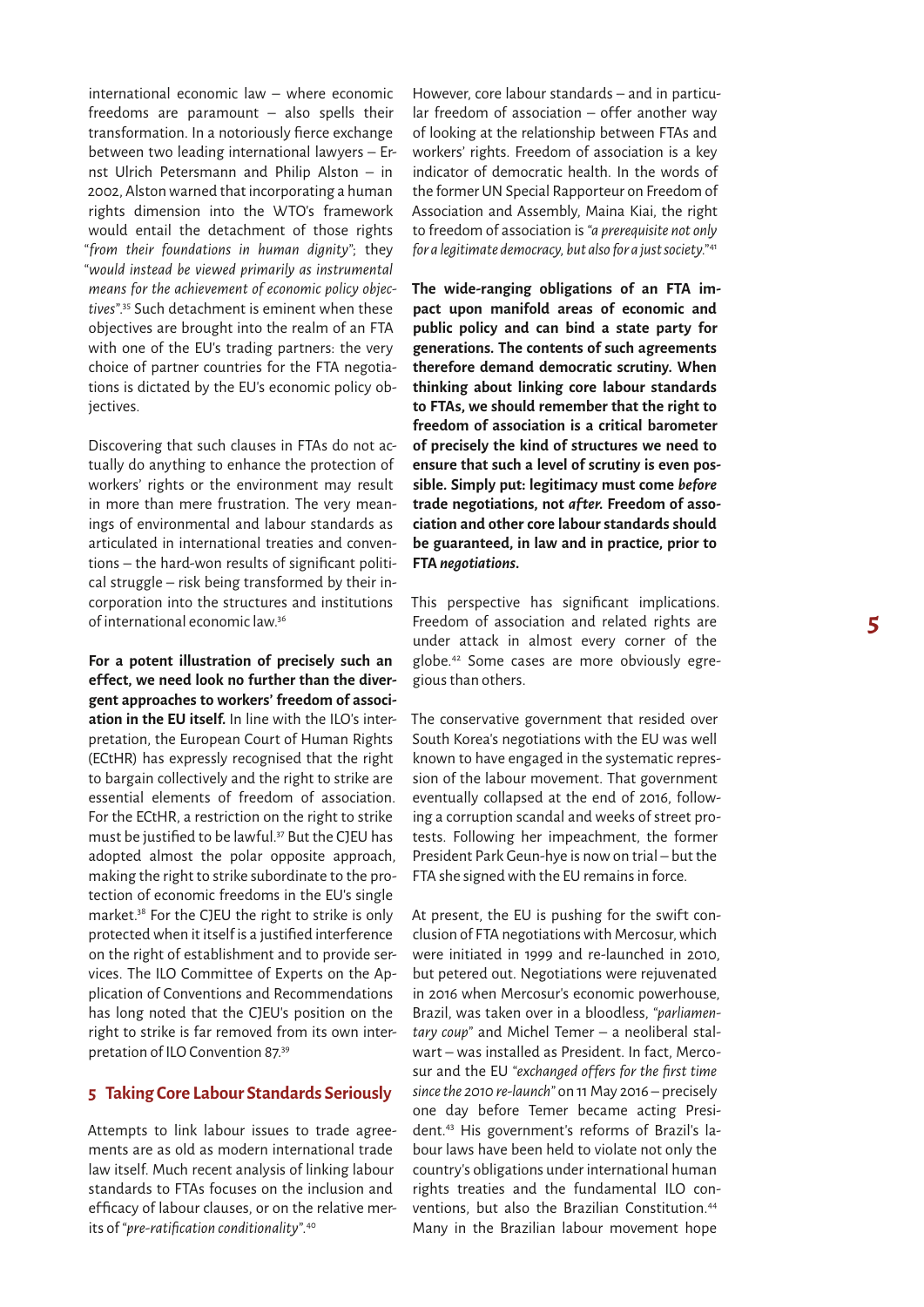that Temer – like Park Geun-hye – will be sent to prison for corruption.45 The Commission hopes that he  $-$  like the ex-President of South Korea  $$ will sign the FTA first.

#### **6 Exporting** *"Social"* **Europe**

**And what of the EU itself? Ramping up the rhetoric in his 2017 State of the Union Address, Commission President Jean-Claude Juncker announced that** *"trade is about exporting our standards…"***46 Such statements create a misleading impression of the state of workers' rights in Europe.** 

**Respect for core labour standards is in a state of gradual rot across the continent – perpetuated in some Member States by policies foisted on them by the EU institutions themselves.** Since the 2008 financial crisis, *"Social Europe"* has been systematically hollowed of meaning by wage policies focused narrowly on flexibility and productivity. The destruction of the collective bargaining system in Romania (a *"guinea pig"* for the European Commission, alongside its lenders, the IMF and the World Bank) has been catastrophic.<sup>47</sup> Collective bargaining reforms imposed on Greece (by the Commission, the IMF and the European Central Bank) have had similar effects.<sup>48</sup> As well as in Portugal, in Ireland and in Cyprus. Researchers at the European Trade Union Institute argue that the efforts of the ECB, the Commission and the IMF to restrict collective bargaining are in violation of the EU Charter of Fundamental Rights.<sup>49</sup> France will now undergo the dismantling of its sectoral bargaining structures without any help – or discouragement – of the EU.

Some signs suggest that the situation is becoming even more acute. In Greece in 2013, a plantation guard opened fire on a protest of forty-two migrant workers – unpaid for months and living in makeshift shacks without water or toilets. Thirty were seriously injured.<sup>50</sup> In September 2016, a striking worker was killed on a picket line in Northern Italy.<sup>51</sup> Two trade unionists were convicted in Spain in June 2017 for participating in a 2012 general strike.<sup>52</sup> The latest Modern Slavery Index records increasing risks of modern slavery in twenty EU member states, with Romania, Greece, Italy, Cyprus and Bulgaria posing the highest risk.<sup>53</sup>

**It is no small irony that the EU's TSD Chapters routinely incorporate the text of the ILO's 2008 Declaration on Social Justice for a Fair Globalization, which states:** *"the violation of fundamental principles and rights at work cannot be invoked or otherwise used as a legitimate comparative advantage..."*<sup>54</sup> **One would struggle to name a country that is** *not* **in breach of this provision to some** 

**degree – and the EU is no exception. The widespread erosion of national labour market institutions across the EU has been undertaken more or less explicitly to lower wages and attract investment and growth, i.e.** *for comparative advantage***.** 

**In his 2017 State of the Union address, Juncker declared,** *"We are not naïve free traders. Europe must always defend its strategic interests."*<sup>55</sup> **But who defines what these** *"interests"* **are? So long as workers' fundamental rights are under sustained attack – both within the EU and in the territories of the EU's trading partners – it cannot be assumed that these** *"strategic interests"*  **have anything in common with workers' rights,**  *or* **sustainable development.** 

#### **Conclusion**

Given how potently the rules of international trade have contributed to the current crisis of globalisation, one might be forgiven for hoping that the same rules can be harnessed to bring about solutions. FTAs seem to offer mechanisms of enforcement, of ten absent from other fields of international law.

But there are very good reasons to question whether advocating an improved TSD or Labour Chapter in the EU's FTAs is an adequate response to the challenges at hand. Even the OECD<sup>56</sup> and the EU<sup>57</sup> now acknowledge to some degree that trade liberalisation has contributed to or encouraged job losses and environmental harm. In practice, simply throwing labour (or the environment, or sustainable development) objectives into the FTA mix adds a facade of legitimacy to the process of *"deep integration"* of neoliberal economic polices which are inherently antagonistic to these objectives. When the drafted clauses are largely redundant (as many have proven to be to date), the cost of their inclusion is negligible. Meanwhile it is too late to mitigate the FTA's wider negative impacts. Extending the reach of FTAs into new areas of social and environmental regulation also risks the possible dilution of hard-won social and environmental standards where these conflict with economic interests promoted by the FTA.

**Rather than an af terthought, the objectives of labour, environmental protection and sustainable development need to be made the guiding principles of such agreements. Only this will ensure that these objectives determine the overall architecture, content and outcomes of an FTA. In practice, this means looking carefully at**  *everything else in the agreement***, not simply adding sections to it.**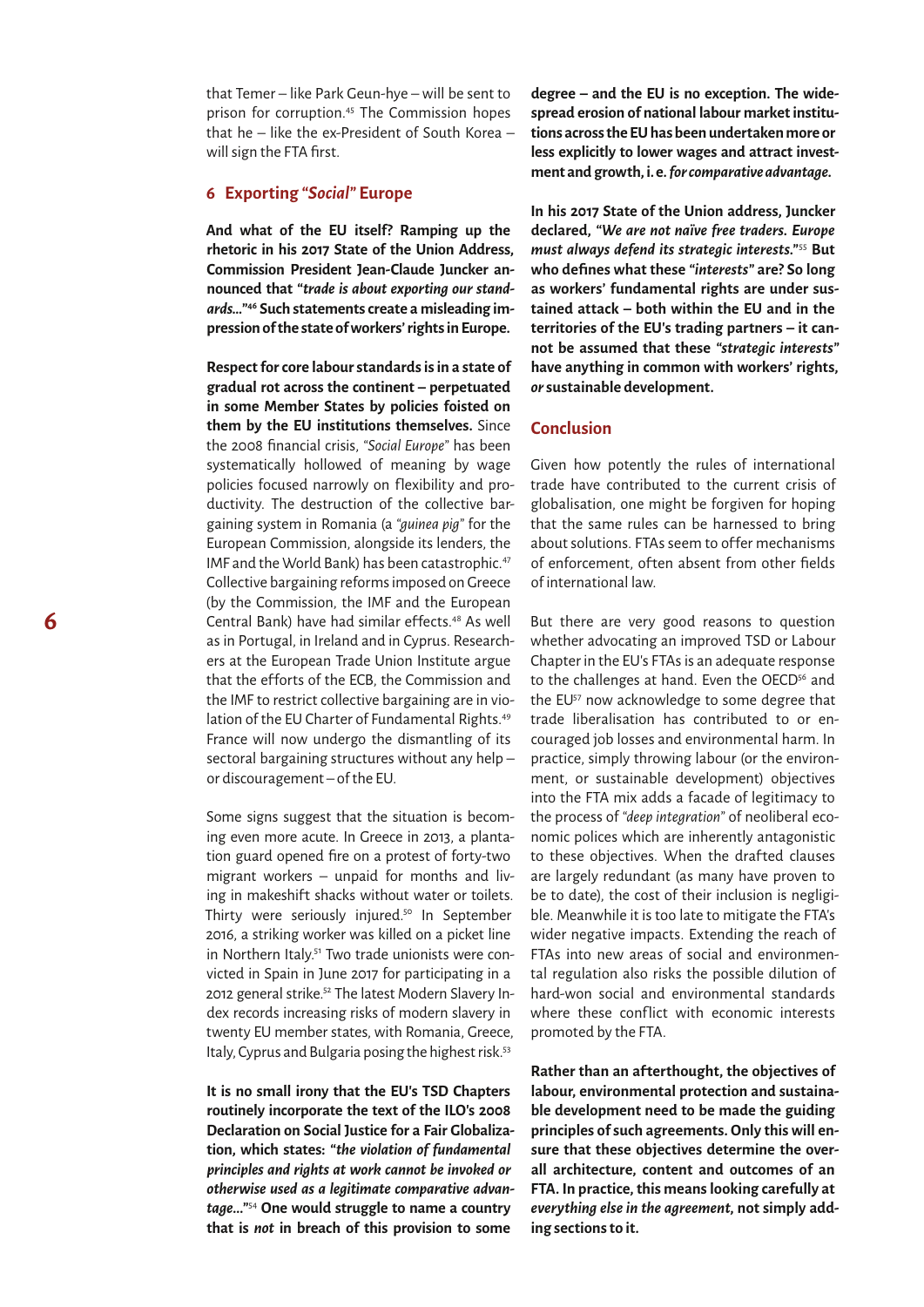1 European Commission, The EU-Korea Free Trade Agreement in practice. (Brussels, 2011) p 1 and 3. Available at: *[http://trade.ec.europa.eu/doclib/](http://trade.ec.europa.eu/doclib/html/148303.htm) [html/148303.htm](http://trade.ec.europa.eu/doclib/html/148303.htm)* [accessed 22 January 2018]

European Commission, REPORT FROM THE COMMISSION TO THE EUROPEAN PARLIAMENT AND THE COUNCIL: Annual Report on the Im plementation of the EU-Korea Free Trade Agreement. COM (2016) 268 fi nal (Brussels, 30.6.2016) p 12. Available at: *[http://trade.ec.europa.eu/doclib/](http://trade.ec.europa.eu/doclib/html/154699.htm) [html/154699.htm](http://trade.ec.europa.eu/doclib/html/154699.htm)* [accessed 22 January 2018]

#### 3 Ibid.

4 See European Parliament Press Release, *"EU-South Korea free trade agree ment passes final hurdle in Parliament"*, 17 February 2011. Available at: *[http://](http://www.europarl.europa.eu/news/en/press-room/20110216IPR13769/eu-south-korea-free-trade-agreement-passes-final-hurdle-in-parliament) [www.europarl.europa.eu/news/en/press-room/20110216IPR13769/eu-south-ko](http://www.europarl.europa.eu/news/en/press-room/20110216IPR13769/eu-south-korea-free-trade-agreement-passes-final-hurdle-in-parliament) [rea-free-trade-agreement-passes-final-hurdle-in-parliament](http://www.europarl.europa.eu/news/en/press-room/20110216IPR13769/eu-south-korea-free-trade-agreement-passes-final-hurdle-in-parliament)*

5 European Automobile Manufacturers Association, *"Facts about the Auto mobile Industry"*. Available at: *[http://www.acea.be/automobile-industry/facts](http://www.acea.be/automobile-industry/facts-about-the-industry)[about-the-industry](http://www.acea.be/automobile-industry/facts-about-the-industry)*

6 EU-South Korea FTA, Annex 2-C (MOTOR VEHICLES AND PARTS, Art. 3 - Market access and Art. 4 - Consolidation of regulatory convergence) and Appendices. L 127/1142

7 Martin Seiwert, *"European Commission Knew Of VW Emissions Scandal"*. Han delsblatt Global, 13 Nov 2015. Available at: *[https://global.handelsblatt.com/](https://global.handelsblatt.com/companies/european-commission-knew-of-vw-emissions-scandal-360363) [companies/european-commission-knew-of-vw-emissions-scandal-360363](https://global.handelsblatt.com/companies/european-commission-knew-of-vw-emissions-scandal-360363)*; Markus Becker, *"EU Commission Has Known for Years about Manipulation"*, Spiegel Online, 15 July 2016. Available at: *[http://www.spiegel.de/international/business/](http://www.spiegel.de/international/business/commission-has-long-known-of-diesel-emissions-manipulation-a-1103249.html) [commission-has-long-known-of-diesel-emissions-manipulation-a-1103249.html](http://www.spiegel.de/international/business/commission-has-long-known-of-diesel-emissions-manipulation-a-1103249.html)* 8 Euractiv/AFP, *"Scientists link 'Dieselgate' to 5,000 premature deaths per year* 

*in Europe"*. Euractiv, 18 Sep 2017. Available at: *[https://www.euractiv.com/sec](https://www.euractiv.com/section/transport/news/scientists-link-dieselgate-to-5000-premature-deaths-per-year-in-europe/) [tion/transport/news/scientists-link-dieselgate-to-5000-premature-deaths](https://www.euractiv.com/section/transport/news/scientists-link-dieselgate-to-5000-premature-deaths-per-year-in-europe/)[per-year-in-europe/](https://www.euractiv.com/section/transport/news/scientists-link-dieselgate-to-5000-premature-deaths-per-year-in-europe/)*

9 See statement delivered by Klaus Bräunig, Managing Director of the German Association of the Automotive Industry (VDA) at the Seoul Motor Show, 2 April 2015: *"One major component in the market success of German passenger car makers in Korea is our clean diesel technology. The proportion of diesel cars among all new registrations in Korea climbed from a good quarter in 2012 to over one third in 2014. Diesels are becoming more and more popular in Korea. Our manufacturers have made a special contribution to meeting this demand. In 2012 nearly two thirds (64 percent) of all German new cars sold in Korea already had a diesel engine. In 2014 this share continued rising and just exceeded 79 percent."* (Available at: *[https://](https://www.vda.de/en/press/press-releases/20150402-German-car-brands-expand-in-South-Korea-much-faster-than-the-market.html) [www.vda.de/en/press/press-releases/20150402-German-car-brands-expand-in-](https://www.vda.de/en/press/press-releases/20150402-German-car-brands-expand-in-South-Korea-much-faster-than-the-market.html)[South-Korea-much-faster-than-the-market.html](https://www.vda.de/en/press/press-releases/20150402-German-car-brands-expand-in-South-Korea-much-faster-than-the-market.html)*) Some seven months later – in response to Volkswagen's admission that it had used emissions-cheating software – the South Korean authorities revoked certification and ordered a recall of some 126,000 diesel-powered vehicles from Audi Volkswagen Korea. In August 2016, South Korea imposed a ban on the sale of eighty Volkswagen models (See Choe Sang-Hunaug, *"South Korea Bans Volkswagen From Selling 80 Models in Country"* New York Times, 2 Aug, 2016. Available at: *[https://www.ny](https://www.nytimes.com/2016/08/03/business/international/south-korea-volkswagen-emissions.html) [times.com/2016/08/03/business/international/south-korea-volkswagen-emissions.](https://www.nytimes.com/2016/08/03/business/international/south-korea-volkswagen-emissions.html) [html](https://www.nytimes.com/2016/08/03/business/international/south-korea-volkswagen-emissions.html)*). Attempts to prosecute the CEO of Audi Volkswagen Korea, Johannes Thammer, were thwarted in June 2017 when Thammer fled the country to return to Germany (See V. Courtenay *"Korea Dieselgate Case May Be Sputtering to End"*, WardsAuto, 25 July 2017. Available at: *[http://wardsauto.com/industry/](http://wardsauto.com/industry/korea-dieselgate-case-may-be-sputtering-end) [korea-dieselgate-case-may-be-sputtering-end](http://wardsauto.com/industry/korea-dieselgate-case-may-be-sputtering-end)* )

10 EU-South Korea FTA, Article 13.4 *"Multilateral labour standards and agree ments"*. OJ L 127/62-3

11 International Trade Union Confederation (ITUC), 2010 Annual Survey of violations of trade union rights - Korea, Republic of. (Brussels, 9 June 2010). Available at: *<http://www.refworld.org/docid/4c4fec70c.html>* [accessed 22 January 2018]

12 ITUC, *"Korea: Major Government Crackdown Against Unions"*, 21 Nov 2015. Available at: *<https://www.ituc-csi.org/korea-major-government-crackdown>*

13 See ILO Committee on Freedom of Association, Case No 3238 (Korea, Republic of), Complaint date: 30-AUG-16, Report No 383, October 2017; see also International Federation for Human Rights (FIDH), *"Urgent Appeal - South Korea: Arbitrary detention of Mr. Sang-gyun Han, president of the Korean Confederation of Trade Unions (KCTU)"*, 16/12/2015 Available at: *[https://www.](https://www.fidh.org/en/issues/human-rights-defenders/south-korea-arbitrary-detention-of-mr-sang-gyun-han-president-of-the) [fidh.org/en/issues/human-rights-defenders/south-korea-arbitrary-detention](https://www.fidh.org/en/issues/human-rights-defenders/south-korea-arbitrary-detention-of-mr-sang-gyun-han-president-of-the)[of-mr-sang-gyun-han-president-of-the](https://www.fidh.org/en/issues/human-rights-defenders/south-korea-arbitrary-detention-of-mr-sang-gyun-han-president-of-the)*

14 European Public Service Union (EPSU), *"EU Domestic Advisory Group (DAG) calls on European Commission to open labour consultations on trade un ion rights pursuant to the EU-Korea FTA"*. Available at: *[https://www.epsu.org/](https://www.epsu.org/article/eu-domestic-advisory-group-dag-calls-european-commission-open-labour-consultations-trade-0) [article/eu-domestic-advisory-group-dag-calls-european-commission-open-la](https://www.epsu.org/article/eu-domestic-advisory-group-dag-calls-european-commission-open-labour-consultations-trade-0) [bour-consultations-trade-0](https://www.epsu.org/article/eu-domestic-advisory-group-dag-calls-european-commission-open-labour-consultations-trade-0)*

15 European Parliament resolution of 18 May 2017 on the implementation of the Free Trade Agreement between the European Union and the Re public of Korea (2015/2059(INI)). P8\_TA(2017)0225, para 5: *"… progress made by Korea on the objectives enshrined in the Trade and Sustainable Development chapter is not satisfactory and that there are still cases of violation of freedom of association, including troubling examples' of imprisonment of trade union leaders, and interference in negotiations, which should rest within the autonomy of the bargaining partners; in this respect, [the European Parliament] urges the Com mission to take up formal consultations with the Korean Government in accord ance with Article 13.14 of the Agreement and, if such consultations should fail, calls on the panel of experts referred to in Article 13.15 of the Agreement to take action and to continue the dialogue with regard to the failure of the Korean Government to comply with some of its commitments, and in particular to make continued and sustained ef forts, in line with the obligations enshrined in the Agreement, towards ensuring the ratification by Korea of the fundamental ILO Conventions which this country has not ratified yet…"*

16 Public Services International, *"Take Action: Call for the release of Han Sang Gyun"*, 29 January 2018. Available at: *[http://www.world-psi.org/en/take-ac](http://www.world-psi.org/en/take-action-call-release-han-sang-gyun) [tion-call-release-han-sang-gyun](http://www.world-psi.org/en/take-action-call-release-han-sang-gyun)*

European Parliament resolution of 5 July 2016 on implementation of the 2010 recommendations of Parliament on social and environmental standards, human rights and corporate responsibility (2015/2038(INI)). P8\_TA(2016)0298, para 21(b) and (d).

18 European Commission, *"Non-paper of the Commission services Trade and Sustainable Development (TSD) chapters in EU Free Trade Agreements (FTAs)"*, p 5. Available at: *<http://trade.ec.europa.eu/doclib/html/155686.htm>*. See also Eu ropean Commission, *"European Commission starts a debate on Trade and Sus tainable Development in EU Trade Agreements"*, Brussels, 11 July 2017. Available at: *<http://trade.ec.europa.eu/doclib/press/index.cfm?id=1689>*

19 For example: see Marx, A. Ebert, F. Hachez, N. Wouters, J. Dispute Settlement in the Trade and Sustainable Development Chapters of EU Trade Agreements (Leuven: Leuven Centre for Global Governance Studies, 2017); ILO, Handbook on Assessment of Labour Provisions in Trade and Investment Agreements (Geneva: ILO, 2016); Harrison, J. Barbu, M. Campling, L. Richard son, B. Smith, A. *"Governing Labour Standards through Free Trade Agreements: Lim its of the European Union's Trade and Sustainable Development Chapters"* (Available at: *<http://www.geog.qmul.ac.uk/research/research-projects/beyondtheborder/>*

20 James T. Gathii. "The Neo-Liberal Turn in Regional Trade Agreements". Albany Law School LEGAL STUDIES RESEARCH PAPER SERIES NO. 40 of 2010-2011, p 19-25. Available at: *<http://ssrn.com/abstract=1775082>*

21 A. Anghie, *"The Evolution of International Law: Colonial and Postcolonial Real ities"*, 27 Third World Quarterly, No. 5: Reshaping Justice: International Law and the Third World (2006) 741, 744; A. Anghie, Imperialism, Sovereignty and the Making of International Law (Cambridge: Cambridge University Press, 2005); James T. Gathii, War, Commerce and International Law (Oxford: Oxford University Press, 2010)

22 Berger A. and Brandi, C. *"What Should Development Policy Actors do About the Transatlantic Trade and Investment Partnership (TTIP)?"* Briefing Paper 1/2015, Deutsches Institut für Entwicklungspolitik (2015) 1 Accessed 14 April 2015: *<http://www.die-gdi.de/uploads/media/BP1.2015.pdf>*

23 European Commission, *"Non-paper of the Commission services Trade and Sustainable Development (TSD) chapters in EU Free Trade Agreements (FTAs)"*, p 5. 24 Ibid. p 5-7

25 Ibid. p 7-9. The Commission falsely asserts that the adoption of a sanctions-based approach would require the adoption of language used in the US FTAs, such as *"in a manner af fecting trade…"*

26 Opinion 2/15, ECLI:EU:C:2017:376, para. 161. See further the discussion in Nesbit, Ankersmit, Friel and Colsa, *"Ensuring compliance with environmental ob ligations through a future UK-EU relationship",* (London: Institute for European Environmental Policy, October 2017) p 27-8. The authors concede that while suspension of benefits is in theory possible, *"it is hard to imagine the EU doing so. First of all, it would require a Commission proposal and a Council decision by qualified majority to resort to such a suspension, an endeavour the EU has only resorted to once in relation to non-economic aspects of a trade agreement [citing the suspension of the operation of the EU trade agreement with Syria]. Second, the Commission itself has never even commenced consultations under sustainable development chapters in free trade agreements even in situations where breaches of these chapters were evident."*

27 Markus Krajewski and Rhea Tamara Hoffmann (University of Erlangen-N ürnberg), *"Alternative Model for a Sustainable Development Chapter and related provisions in the Transatlantic Trade an Investment Partnership (TTIP)"* Commissioned by The Greens / European Free Alliance in the European Parliament. Available at: *[reinhardbuetikofer.eu/wp.../Model-SD-Chapter-](http://reinhardbuetikofer.eu/wp-content/uploads/2016/08/Model-SD-Chapter-TTIP-Second-Draft-July_final.pdf)[TTIP-Second-Draf t-July\\_final.pdf](http://reinhardbuetikofer.eu/wp-content/uploads/2016/08/Model-SD-Chapter-TTIP-Second-Draft-July_final.pdf)*

28 Lorand Bartels, *"A Model Human Rights Clause for the EU's International Trade Agreements"*. German Institute for Human Rights / MISEREOR, Feb ruary 2014. Available at: *[www.institut-fuer-menschenrechte.de/.../Studie\\_A\\_](http://www.institut-fuer-menschenrechte.de/uploads/tx_commerce/Studie_A_Model_Human_Rights_Clause.pdf) [Model\\_Human\\_Rights\\_Clause.pdf](http://www.institut-fuer-menschenrechte.de/uploads/tx_commerce/Studie_A_Model_Human_Rights_Clause.pdf)*

29 Prof. Dr. Markus Krajewski (Universit ät N ürnberg-Erlangen), *"Modell-Inves titionsschutzvertrag mit Investor-Staat-Schiedsverfahren für Industriestaaten unter Berücksichtigung der USA"*. Bundesministeriums für Wirtschaft und Energie, 2015. Available at: *[https://www.bmwi.de/Redaktion/DE/Downloads/M-O/mod](https://www.bmwi.de/Redaktion/DE/Downloads/M-O/modell-investitionsschutzvertrag-mit-investor-staat-schiedsverfahren-gutachten.pdf) [ell-investitionsschutzvertrag-mit-investor-staat-schiedsverfahren-gutachten.pdf](https://www.bmwi.de/Redaktion/DE/Downloads/M-O/modell-investitionsschutzvertrag-mit-investor-staat-schiedsverfahren-gutachten.pdf)* 30 Peter-Tobias Stoll, Henner Gött and Patrick Abel, *"Model Labour Chapter for EU Trade Agreements - In cooperation with Bernd Lange MEP, Chairman of the Committee on International Trade and commissioned by Friedrich-Ebert-Stif tung"*, 2017. Available at: *[http://www.fes-asia.org/news/model-labour-](http://www.fes-asia.org/news/model-labour-chapter-for-eu-trade-agreements/)*

*[chapter-for-eu-trade-agreements/](http://www.fes-asia.org/news/model-labour-chapter-for-eu-trade-agreements/)*

31 Ibid. p 5 and p 39-41, Art. X.37

32 C. Cross, *"For whom does a labour chapter work?"* International Union Rights Vol. 22 / 1 (London: ICTUR, 2015)

33 Stoll, Gött and Abel, *"Model Labour Chapter for EU Trade Agreements"*, Art.X.37.7-8

34 Krajewski and Hoffmann, "Alternative Model for a Sustainable Develop*ment Chapter and related provisions in TTIP"* p 9

35 P. Alston, *"Resisting the Merger and Acquisition of Human Rights by Trade Law: A Reply to Petersmann"*, EJIL Vol. 13 No. 4 (2002) p 843; see also Petersmann, E.U., *"Time for a United Nations 'global compact' for integrating human rights into the law of worldwide organizations: lessons from European integration"* EJIL Vol. 13 No. 3 (2002) 621–650; Howse, R., *"Human rights in the WTO: whose rights, what humanity? Comment on Petersmann"* EJIL Vol. 13, No. 3 (2002).

36 For a more recent example, see the International Finance Corpora tion's (IFC) adoption of the principle of *"free, prior and informed consent"* in relation to indigenous peoples and infrastructure development projects, discussed in S.H. Baker, *"Why The IFC's Free, Prior, And Informed Consent Pol icy Does Not Matter (Yet) To Indigenous Communities Af fected By Development Projects"* 30 Wis. Int'l L.J. 3 (2012) 677